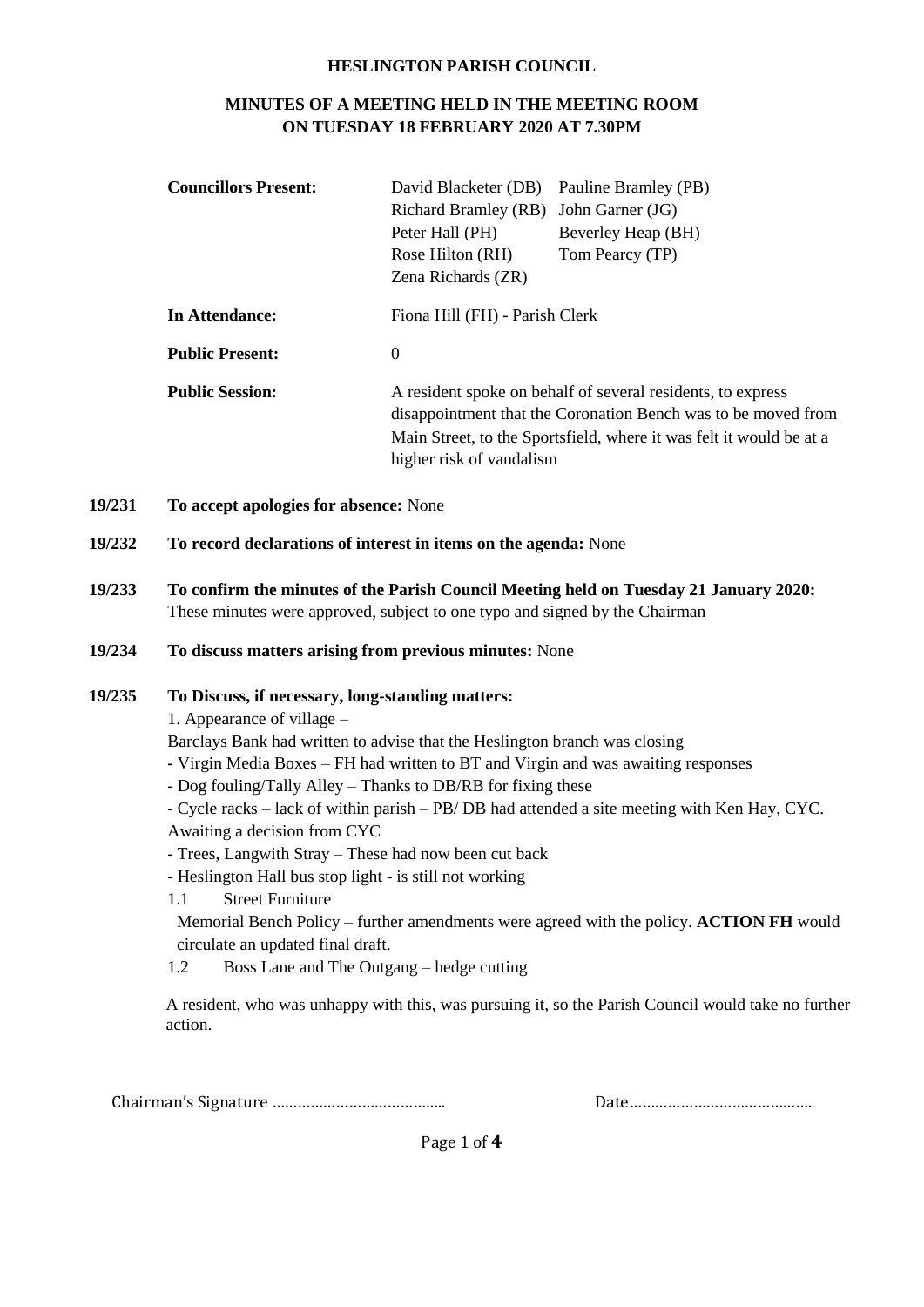It was noted that Boss Lane between the Sportsfield and the allotments needs "smoothing out" – has been gravelled in the past. **ACTION PB** would contact the University to ask if they had any thoughts on how the surface could be improved without urbanising.

2. Highway Matters

- Common Lane, Long Lane, Langwith Stray Potholes/Road surface – NTR

1. Proposed Traffic Regulations Order Fulford & Heslington

The Parish Council were against this proposal and wanted the parking to remain the same, as they can see no reason for changes

Proposed PB, Seconded: RH, 8 votes in favour, 1 vote against

3. City of York Council

3.1 Article 4 (2) Direction – Nick Allen was following up

3.2 Local Plan – Neil Ferris gave an update at the recent YLCA meeting, as follows:

"*The Local Plan was submitted May 2018 for examination. Correspondence with the Inspectors during 2018 and early 2019 resulted in the Council's proposed modifications consultation which took place in June 2019. These modifications were related to the objectively assessed housing need, Habitat Regulations and Green belt following updated evidence base;* 

*Proposed modifications consultation took place for 6 weeks in June/July 2019 and the representations were submitted to the Inspectors in September 2019;* 

*Phase 1 hearing sessions took place in December 2019 which looked at legal compliance (including Duty to Co-operate, Sustainability Appraisal and Habitat Regulations), housing need and greenbelt principle;* 

*Officers are currently completing several 'homework' items from the Inspectors discussed during the hearing sessions including further work on the Habitat Regulations Assessment. This work will be completed by 31st March 2020 and submitted to the Inspectors;* 

*The Inspectors will then issue an interim report which will indicate whether the hearings will progress straight to phase 2 hearings later in 2020 or whether further work is required as a result of phase 1. It is anticipated that the interim report will be received in April 2020".*

4. University of York

A food van provided outside Halifax College on Friday and Saturday evening

4.1 Antisocial Behaviour – Recent incidents were manageable.

5. Neighbourhood Planning – DB had circulated their draft responses to the examiners questions. The Parish Council read through, discussed and gave amendments to all questions. **ACTION DB** would redraft and circulated ready for submission on Monday next.

6. Communication: Website up to date with information provided.

#### **19/236 To receive any matters raised by members of public:** None

#### **19/237 To report and make relevant recommendations on new planning applications:**

1. 19/02537/FUL - Extension to dwelling to form first floor level above part of existing building @ 2 Granary Court Main Street Decision – Neutral Comment – No Objections 2. 20/00158/TPO - Crown reduce and thin Horse chestnut protected by Tree Preservation Order no. CYC416 @ Spring Barn Main Street Decision – Object

Chairman's Signature ………………………………….. Date…………………………………….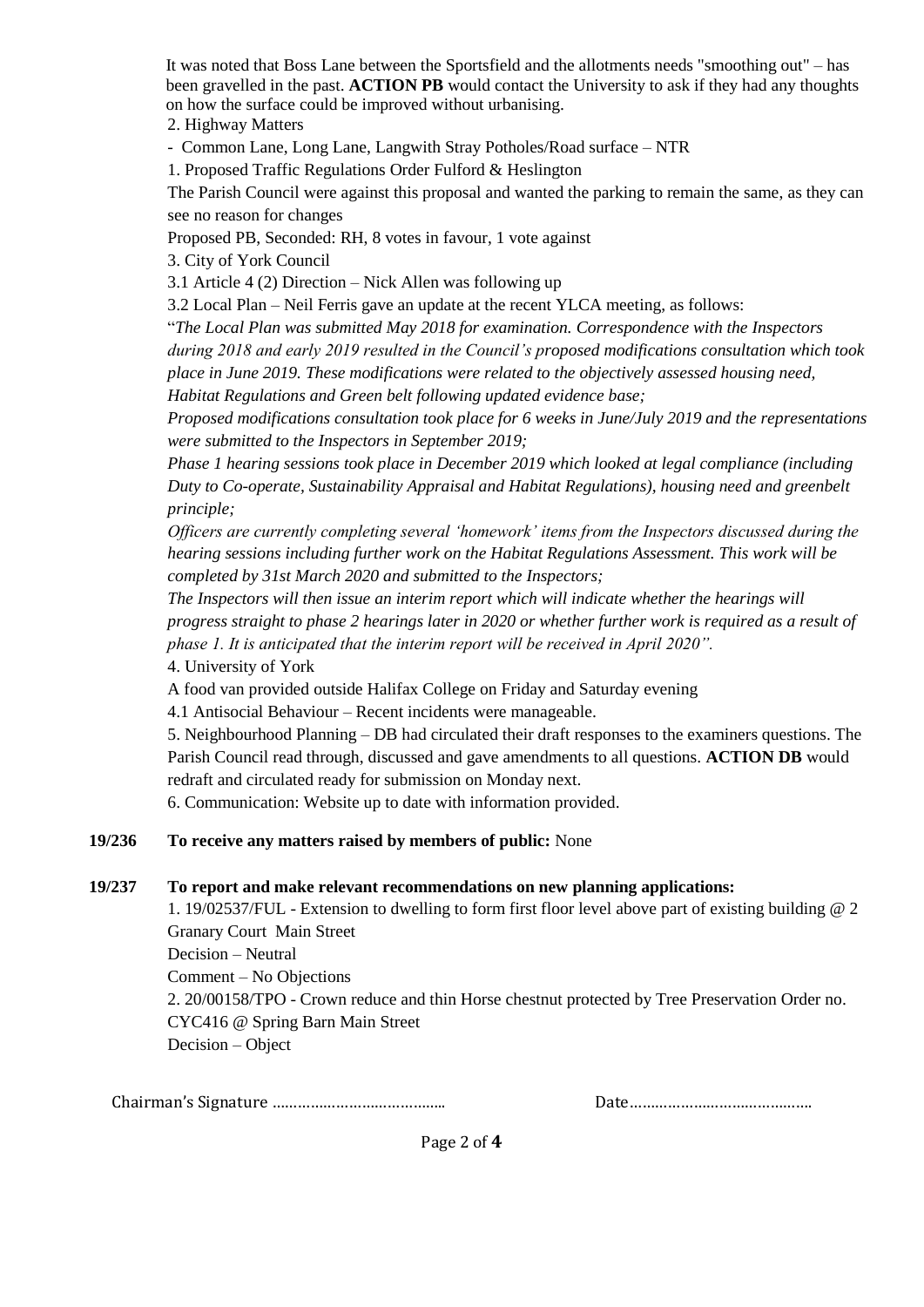Comment – The Parish Council Objects as this is an attractive component of the setting of the area and if any work is necessary, it should be done under the supervision of the CYC Tree Officer

### **19/238 To report planning decisions by City of York Council:**

1. 19/02011/FULM - Change of use of former research centre (Use Class B1) to non-residential institution for academic use (Use Class D1) with associated external works @ Smith And Nephew Plc Research Centre Innovation Way - Approved

### **19/239 To receive reports from representatives of following outside bodies:**

- 1. Ward Councillors NTR
- 2. North Yorkshire Police –Report shown at the end of these minutes
- 3. Heslington East Community Forums  $-$  Next meeting Feb 25<sup>th</sup>- open to all.
- 4. Good Neighbours Forum NTR
- 5. Ouse and Derwent Drainage Board Meeting two weeks ago, but nothing relevant to parish
- 6. Sports Field TP reported finances are improving
- 7. York Environment Forum RH missed the last meeting
- 8. Alms Houses NTR
- 9. The Meeting Room AGM soon, when future improvements will be discussed.
- 10. Fulford & Heslington Ward Meeting tomorrow,  $19<sup>th</sup>$ .

## **19/240 To receive any new correspondence received by the council:**

1. Yorkshire Marathon – Heworth Without Parish Council needs your support

The Parish Council would not want to stop this event, but the parish is subject to major restrictions on the day, so would support discussions with the highways management team, to discuss a more sympathetic scheme.

## **19/241 To receive matters raised by members: -**

South Heslington Sewage Sub Station junc. Main St South and Low Lane – ACTION FH to contact Yorkshire Water and ask to tidy the site and secure the gate.

**-** Planter – Its base had rotted away, so a replacement was required

**-** Pot Hole – There was one along Low Lane, opposite 2 Batesome Close. **ACTION FH** to report

**-** CYC Licensing Applications – Two had been submitted, but missed by the Parish Council, as FH had forgotten to check the website. **ACTION FH** would ensure on her weekly to do list.

# **19/242 To discuss matters raised with/by Yorkshire Local Councils Association**

1 York Branch Meeting (06Feb20 @ 7.00 p.m.) – Questions for Neil Ferris Cllrs were unable to attend the meeting and the Parish Councils questions were not on the list. Neil Ferris's responses were circulated to Cllrs.

# **19/243 To discuss matters raised by Parish Clerk/Responsible Financial Officer:**

1. Bookkeeping records for year ending 31 Mar 20 to date

FH circulated copies of a bank reconciliation, along with an income & expenditure report.

2. Financial management - Internal Controls, Property/Asset Checks, Internal/External Audits, GDPR Cllrs conducted internal controls and found everything in order.

3. Matters raised with/by Yorkshire Local Councils Association (YLCA) Info/updates emailed to Cllrs

Chairman's Signature ………………………………….. Date…………………………………….